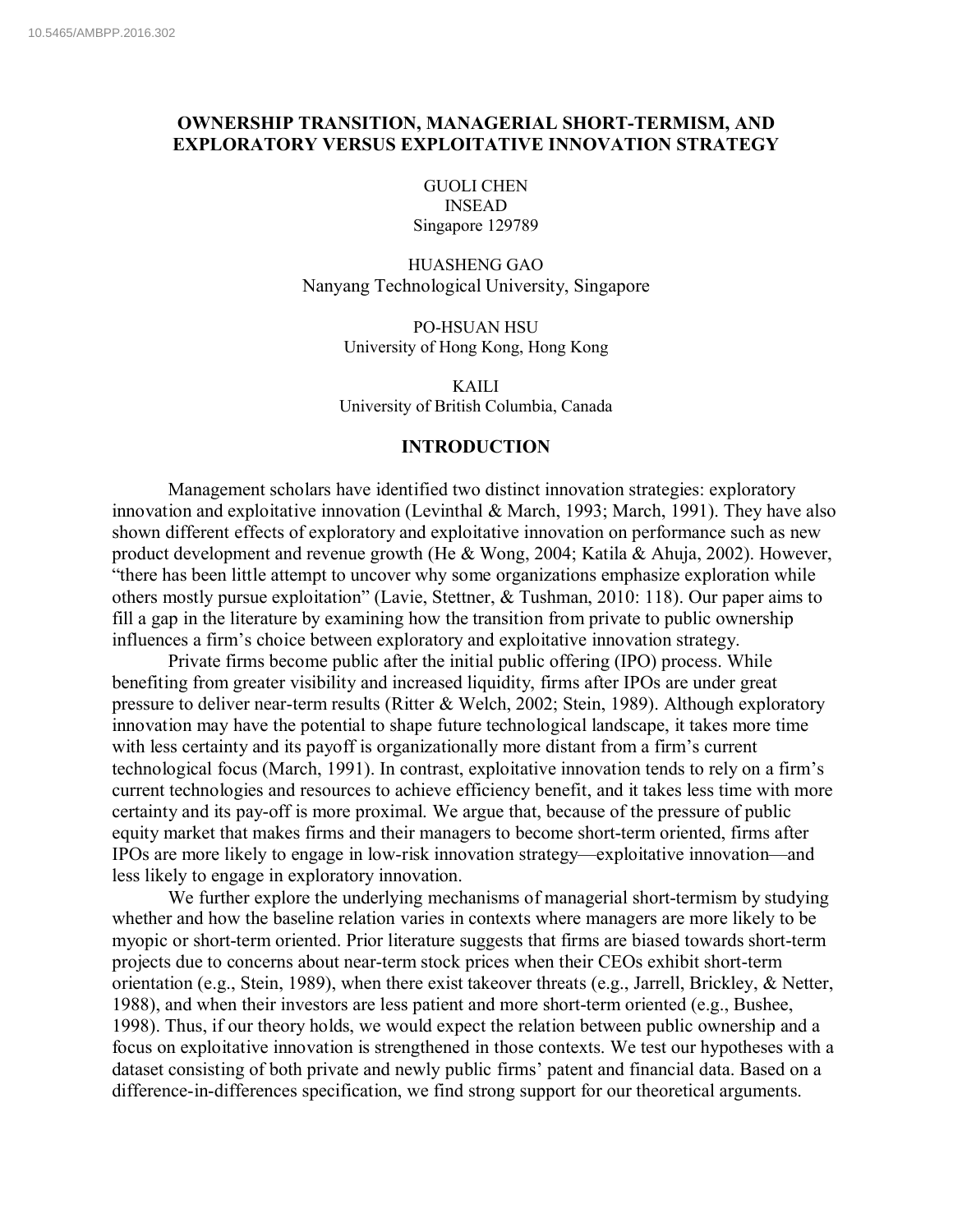## **THEORY AND HYPOTHESES**

#### **Private versus public firms and exploratory versus exploitative innovation strategy**

In his seminal work, March (1991: 71) defines exploration as including "things captured by terms such as search, variation, risk taking, experimentation, play, flexibility, discovery, innovation." In contrast, exploitation includes "such things as refinement, choice, production, efficiency, selection, implementation, execution." In the innovation domain, exploratory strategy highlights new technology development beyond existing expertise, while exploitative strategy focuses on path-dependence and deepening existing expertise. Prior research suggests that in general, both exploration and exploitation are essential for organizational survival and propensity (Levinthal & March, 1993; March, 1991), and a balance of these two approaches will deliver optimal performance (Benner & Tushman, 2003). However, scholars also recognize inherent contradictions between these two approaches, and pursuing these two approaches simultaneously is not a trivial endeavor. While some scholars have suggested several potential balancing models (e.g., Jansen, Simsek, & Cao, 2012), other scholars raise the question whether it is possible for firms to simultaneously pursue both approaches (Abernathy, 1978), or at least, for a specific subunit, at a given point in time, firms may have different focuses on exploration versus exploitation. Given the challenge in pursuing the optimal innovation approach, it is important to understand the determinants of a firm's emphasis on exploratory versus exploitative innovation strategy.

Firms go public for various strategic and/or financial reasons. As corporate innovation is costly, prior research argues and finds that public firms are more innovative—in terms of the quantity and quality of innovation output (Acharya & Xu, 2015; Bernstein, 2015). What prior work has not examined is how public firms differ from their private peer firms in terms of exploration versus exploitation innovation strategy. Drawing from prior literature, we argue that, compared to private peer firms, public firms are more likely to exhibit managerial short-termism and tend to emphasize short-term performance (Graham *et al.*, 2005; Porter, 1992) for the following reasons.

First, information disclosure and quarterly reports imposed by public equity market is likely to increase managerial short-termism. Due to their focus on short-term earnings, managers will not have time and energy to consider important strategies and may thus neglect exploratory innovation. Second, stock liquidity increases after the IPO (Ritter & Welch, 2002). Public firm managers' ability to take advantage of short-term price fluctuations to profit from equity sales may encourage them to pursue short-term projects at the expense of long-term fundamental value (Stein, 1989). In contrast, private firm managers have few ways to cash out and have to hold their equity stakes for a long period of time, and are therefore more long-term oriented. Third, a temporary undervaluation may increase the likelihood for a public firm to be taken over at an unfavorable price (Jarrell *et al.*, 1988; Stein, 1988). In contrast, private firms with their nonpublicly-traded stocks face very little threat of hostile takeovers. As a result, public firm managers are more willing to cut risky long-term investments to meet short-term performance targets. Finally, after the IPO, public firms may draw different types of investors who have different time horizons in their investment strategy. Short-term oriented shareholders tend to put pressure on managers to sacrifice long-term investments in order to meet short-term earnings targets (Bushee, 1998, 2001; Connelly *et al.*, 2010). Such short-term pressure is much weaker in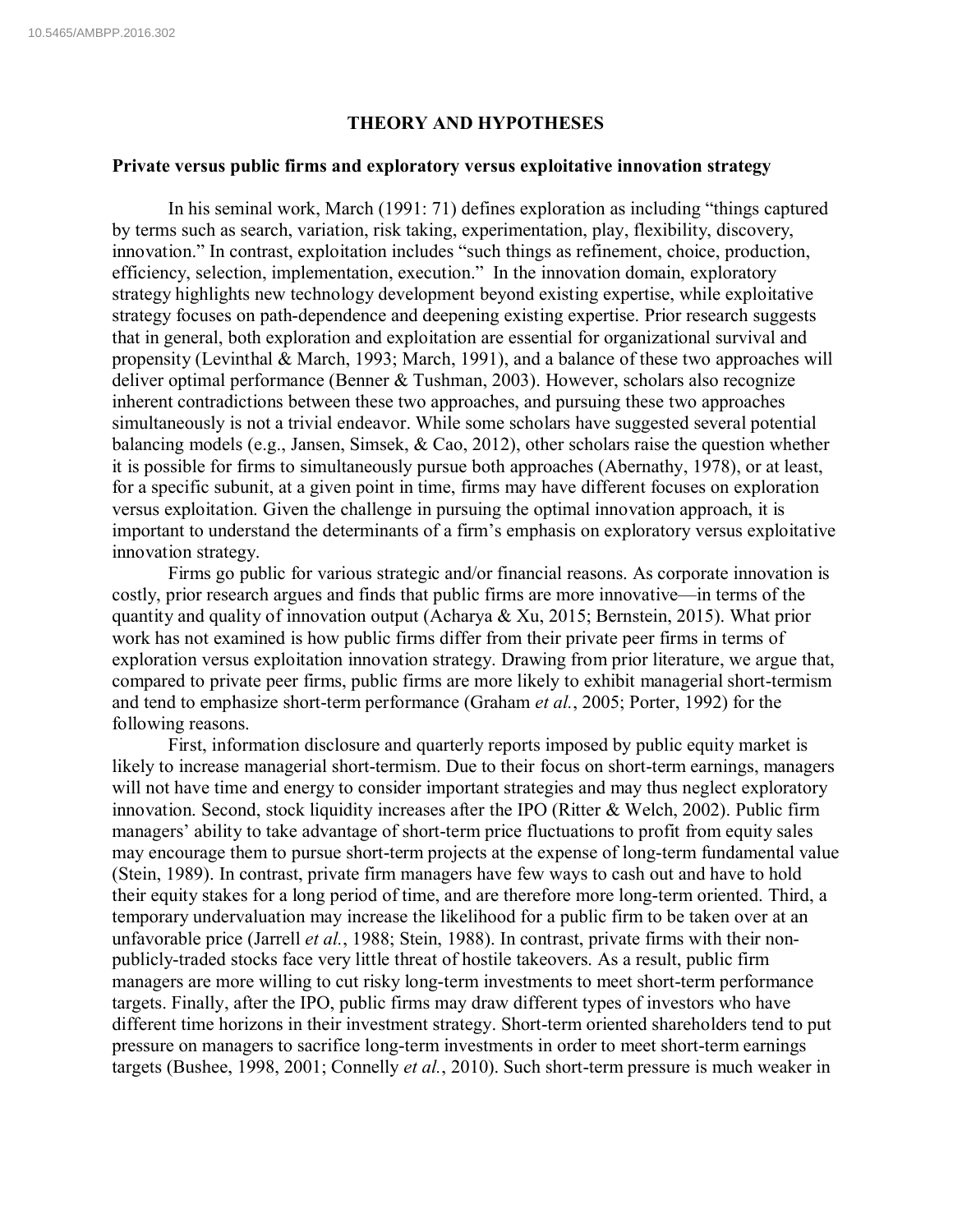private firms because the lack of stock liquidity forces private firm shareholders to take a long investment horizon (Ferreira, Manso, & Silva, 2014).

The above discussions suggest that public firms are more likely to exhibit managerial short-termism. Given that exploitative innovation largely builds on prior technology, it has less uncertainty and more likely to result in immediate performance outcome (Levinthal & March, 1993). In contrast, exploratory innovation tends to be outside a firm's technology domain, and is more experimental and more likely to take a long time to materialize. Because of the different nature and implications of these two types of innovation strategy, we propose that firms after IPOs (becoming publicly-listed firms), exhibiting greater managerial short-termism, are more likely to adopt exploitative innovation strategy, and are less likely to engage in exploratory innovation.

*Hypothesis 1: Firms after IPOs are more (less) likely to adopt exploitative (exploratory) innovation strategy.*

# **Moderating effects**

The above discussion suggests that the relation between private-to-public ownership transition and firms' emphasis on exploitative innovation is due to managerial short-termism after IPOs. We also point out that several factors, such as CEO stock sales, hostile takeovers, and transient institutional investors, exacerbate managerial short-termism for public firms. If our theory holds, we would expect that firms with more presence of those factors are even more (less) likely to engage in exploitative (exploratory) innovation strategy.

*Hypothesis 2: The effect of IPOs on firms' innovation strategy (i.e., more exploitation and less exploration) is stronger for those firms whose CEOs sell more shares on personal account.*

*Hypothesis 3: The effect of IPOs on firms' innovation strategy (i.e., more exploitation and less exploration) is stronger for those firms facing greater takeover threats.* 

*Hypothesis 4: The effect of IPOs on firms' innovation strategy (i.e., more exploitation and less exploration) is stronger for those firms with a higher proportion of transient institutional investors.*

## **METHODS**

#### **Sample**

We start with a list of IPO firms for the period 1997-2008. Our main hypothesis suggests that firms after IPOs are more (less) likely to implement exploitative (exploratory) innovation strategy. To pin down the exact effect of the IPO event, we use a difference-in-differences specification (henceforth, DID) where we not only compare the differences in innovation strategy between the IPO firms (i.e., the treatment group) and matched private peer firms (i.e., the control group), but also compare such differences between the pre-IPO period and the post-IPO period (Bertrand & Mullainathan, 2003). Thus, we need to identify a sample of private firms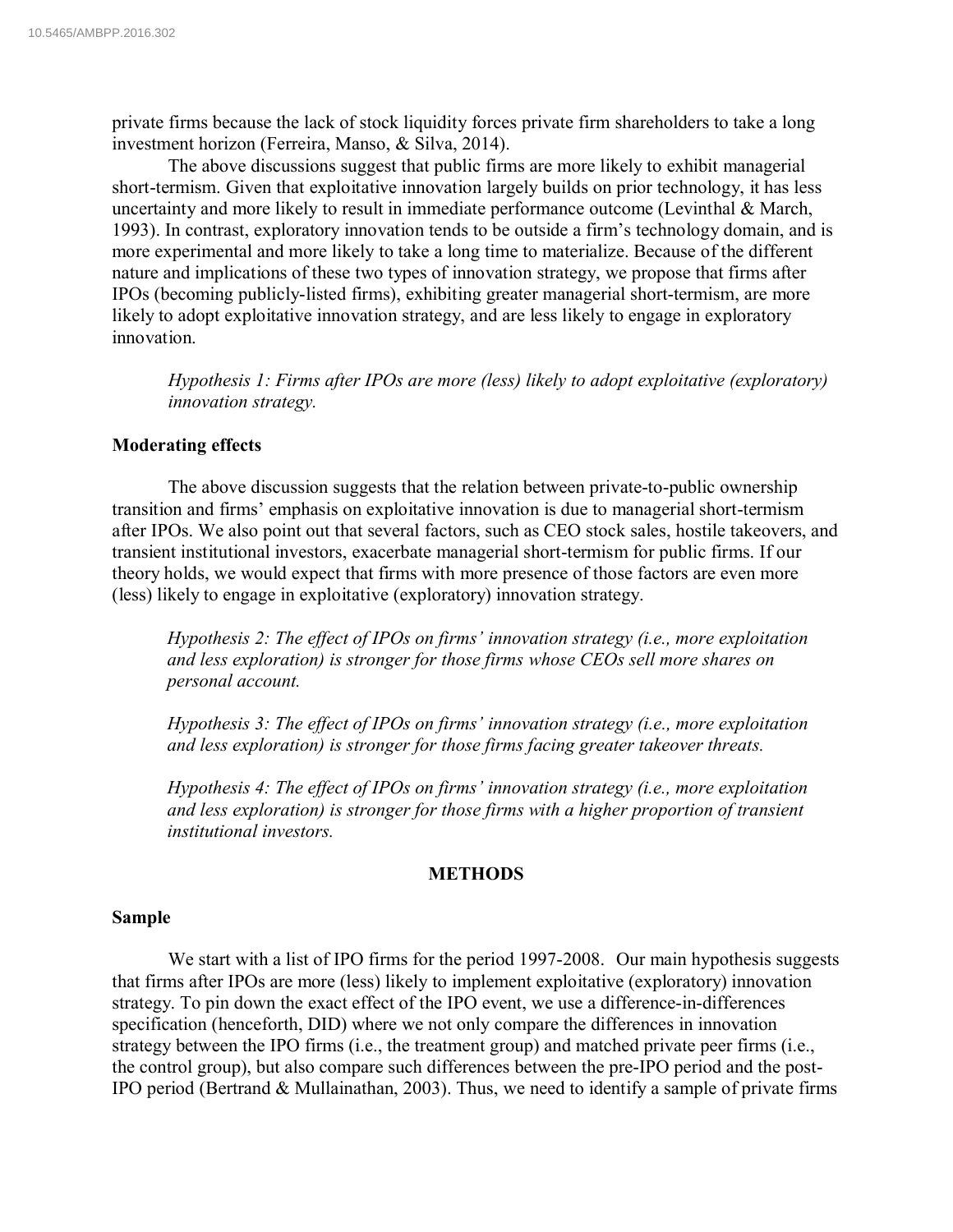that are similar to the IPO firms before the IPO event and stay private during our sample period. The detailed matching process is as follows. For each IPO firm, we require that (a) its control private firm is in the same industry, (b) implements similar innovation strategy, and (c) has the closest patent stock in *t*–*1.* Our final sample consists of 291 IPO firms and 291 matched private firms. We track both the IPO firms and matched private firms (up to) three years prior to and (up to) three years after the IPO (i.e., from *t*-3 to *t*+3 around the IPO). The final sample has 2,437 firm-year observations.

# **Dependent variables**

A patent is categorized as "exploratory" if 60% or more of its citations are based on new knowledge outside of a firm's existing expertise (i.e., not citing the firm's existing patents or the citations made by those patents); while a patent is categorized as "exploitative" if 60% or more of its citations are based on a firm's existing expertise (i.e., the firm's existing patents and the citations made by those patents). At the firm level, the variable *Explore* at a point in time is the number of exploratory patents applied for over a three-year period up to that point divided by the total number of patents applied for in the same three-year period. The variable *Exploit* at a point in time is the number of exploitative patents applied for over a three-year period up to that point divided by the total number of patents applied for in the same three-year period. Both variables range between zero and one.

# **Independent variables**

Our DID specification includes industry and year fixed effects and employs two indicator variables to test the differences in the dependent variables (*Exploit* versus *Explore*) between the treatment group (i.e., the IPO firms) and the control group (i.e., the matched private firms) as well as between the pre-IPO period and the post-IPO period. The first indicator variable *Public* takes a value of one if a firm is an IPO firm, and zero otherwise. The second indicator variable *PostIPO\_all* takes a value of one for both the treatment and control groups in the post-IPO period (i.e., from *t*+1 to *t+3*), and zero otherwise. Following prior DID research (Meyer, 1995), we use the interaction term *Public* × *PostIPO\_all* to test our Hypothesis 1.

## **Moderating variables**

*Insider sales*: This variable is measured by the CEO's net sales of shares as a fraction of the firm's total shares outstanding. *Takeover threats*: To construct this variable, we obtain a sample of announced hostile bids from the Thomson Reuters SDC Platinum Database over the period 1997-2008. We then follow prior literature to estimate a firm's predicted probability of becoming a hostile takeover target by running a probit regression with the following explanatory variables: M/B, firm size, ROA, leverage, cash holdings, sales growth, and industry times year fixed effects (Cremers, Nair, & John, 2009; Fang, Tian, & Tice, 2014). *Transient institutional investors*: We measure this variable as the percentage of shares owned by transient institutional investors normalized by total shares outstanding (Bushee, 1998, 2001). Transient institutional investors are characterized by high portfolio turnover and diversification.

## **Control variables**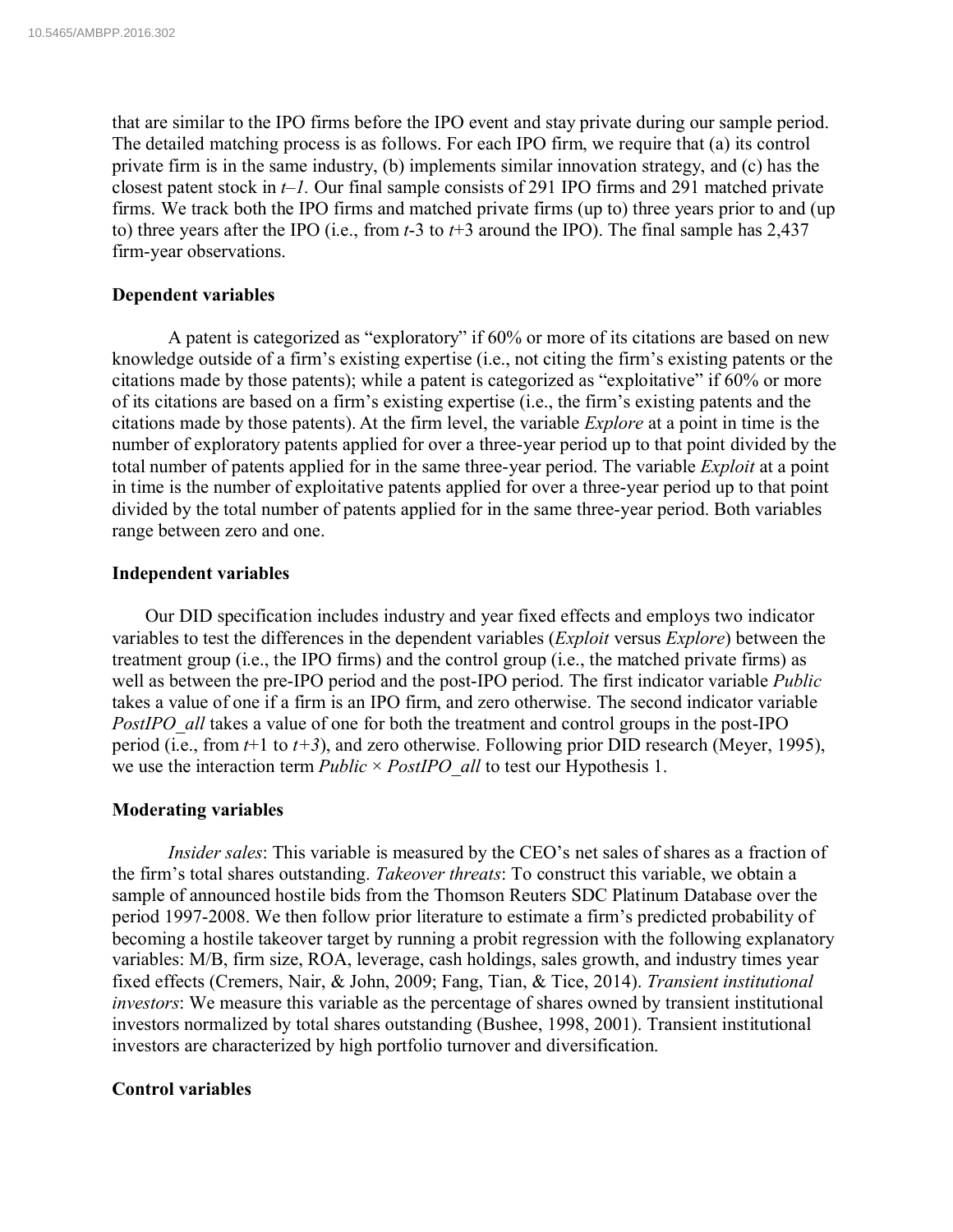We include a list of control variables which may influence a firm's exploratory versus exploitative innovation strategy. Ln(Patent stock) is the logarithm of the total number of granted patents at the end of year  $t-1$ . Ln(Total assets) is the logarithm of total assets. **Leverage** is the ratio of total debt to total assets. **ROA** is return on assets capturing the influence of profitability on innovation strategy. Sales growth is the growth rate of sales. Capex is the ratio of capital expenditures to total assets.  $\vec{RAD}$  is the ratio of  $R&D$  expenditures to total assets. **PPE** is the ratio of net property, plant, and equipment to total assets. **Acquisition** is the sum of the transaction values of all acquisition deals a firm makes in year *t*–*1* normalized by its total assets.  $\text{Ln}(\text{Firm age})$  is the logarithm of the number of years since incorporation.  $VC - backed$  is an indicator variable, which takes the value of one if the firm is backed by venture capital (VC), and zero otherwise.

#### **RESULTS**

We first conduct univariate analysis. For exploratory innovation strategy, in the pre-IPO period, there is no significant difference in exploratory innovation between the IPO firms (*Explore* = 84.64%) and matched private firms (*Explore* = 84.93%). In the post-IPO, the matched private firms are more exploratory than the IPO firms (*t*-statistic = −3.89, p-value < 0.01) as the mean of *Explore* for the IPO firms is 54.73% which is substantially lower than that of the matched private firms at 69.03%. Univariate DID analysis results further suggest that newly public firms after the IPO become less exploratory, compared to their matched private peer firms  $(t\text{-statistic} = -3.59, \text{p-value} < 0.01)$ . Similarly, for exploitative innovation strategy, in the pre-IPO period, there is no statistical difference between the IPO firms (*Exploit* = 12.30%) and matched private firms (*Exploit* = 11.90%). In the post-IPO period, the IPO firms are more exploitative than the matched private firms (*t*-statistics  $= 3.13$ , p-value  $\le 0.01$ ) as the mean of *Exploit* for the IPO firms is 33.86% which is substantially higher than that of the matched private firms at 25.16%. Univariate DID analysis results further suggest that newly public firms after the IPO become more exploitative, compared to their matched private peer firms (*t*-statistic = 2.81, p-value < 0.01). These two sets of univariate analysis provide preliminary evidence supporting our Hypothesis 1.

We then conduct multivariate analysis results. Detailed results are available upon request. After controlling for the effects of the control variables and industry and year fixed effects, we find that the coefficient of the interaction term *Public* × *PostIPO\_all*, which captures the DID estimate, is negatively significant ( $\beta$  = -0.107, p < 0.01) in predicting exploratory innovation, and positively significant in predicting exploitative innovation  $(\beta = 0.106, p \le 0.01)$ . Consistent with our Hypothesis 1, newly public firms after the IPO are more likely to emphasize exploitation, and become less exploratory in their innovation strategy.

Next we add the three-way interaction term *Public* × *PostIPO\_all* × *Insider sales* to test Hypothesis 2. Results show that it is negatively significant in predicting exploratory innovation  $(\beta = -0.052, p < 0.01)$ , and positively significant in predicting exploitative innovation ( $\beta = 0.060$ ,  $p < 0.01$ ). Therefore, we find evidence supporting Hypothesis 2. Newly public firms after the IPO are even more (less) likely to adopt exploitative (exploratory) innovation if their CEOs do not have a long-term view and actively sell their own shares. Then we further add the three-way interaction term *Public* × *PostIPO\_all* × *Takeover threats* to test Hypothesis 3. Results show that it is negatively significant in predicting exploratory innovation ( $\beta$  = −0.150, p < 0.01), and positively significant in predicting exploitative innovation ( $\beta$  = 0.178, p < 0.01). Thus we also